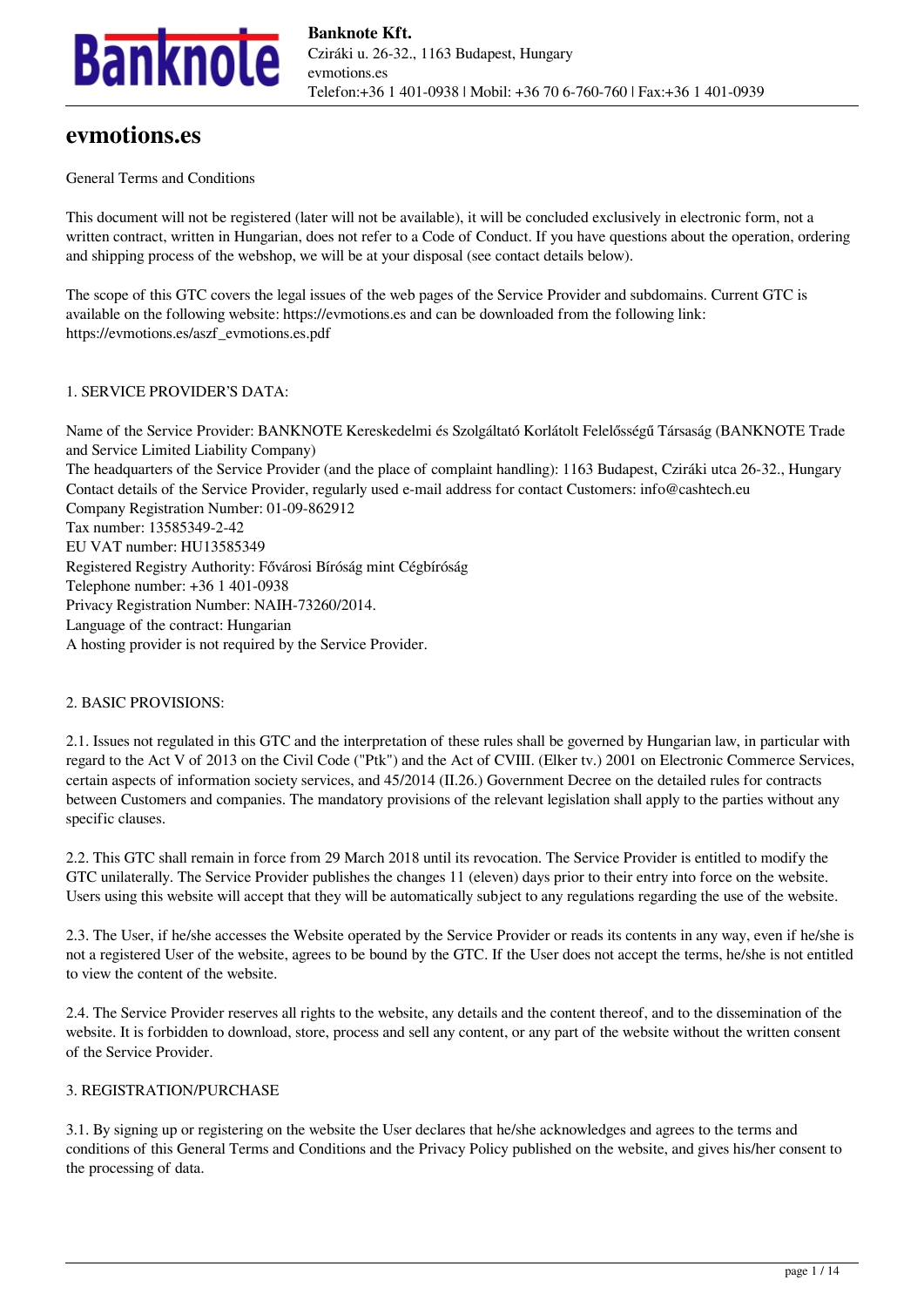

3.2. When purchasing/registering a User must provide his/her own real data. In case of entering untrue or other personal data during purchase/registration or entering data that belong to another person the resulting electronic contract is null and void. The Service Provider shall not be liable for the use of any other person's data used by another User.

3.3. The Service Provider shall not be liable for any delays, other problems and faults due to misrepresentation and/or inaccuracy of the User's data.

3.4. The Service Provider shall not be liable for any damages arising from the User forgetting his/her password or its becoming available for any unauthorized person for any reason not attributable to the Service Provider.

### 4. RANGE OF PRODUCTS AND SERVICES TO BE PURCHASED

4.1. The prices shown on the products are in HUF, they include the statutory VAT, but do not include the home delivery fee. No extra packaging fee will be charged.

4.2. In the web shop, the Service Provider details the name, description and picture of the product. Images displayed on a product datasheet may differ from reality, they serve as an illustration. We are not responsible for the difference between the image displayed in the webshop and the actual appearance of the product.

4.3. If a promotional price is introduced, the Service Provider fully informs Users about the special offer and its exact duration.

4.4. In spite of all the Service Provider's carefulness a wrong price might be placed on the web shop's surface, in particular when the price is obviously false, that is, it is significantly different from the generally accepted or estimated price of the product, or when it is due to system issues and the price is 0 HUF or 1 HUF, the Service Provider is not obliged to deliver the product at a wrong price, but can offer the Customer the right price and in the knowledge of this the Customer may withdraw from his/her intention to purchase.

4.5. In the event of a wrong price, there is a striking price-value disproportion between the actual and stated price of the product, which an average Customer immediately needs to detect. Pursuant to Act V of 2013 of the Civil Code, the contract is concluded with the mutual and consistent expression of the will of the parties. If the parties can not agree on the terms of the contract, i.e. there is no statement expressing the will of the parties in a mutually and unambiguous manner, we can not speak of a valid contract from which rights and obligations would arise. On this basis, the order acknowledged at the wrong/incorrect price will be considered to be null and void.

# 5. ORDER PROCESSING

5.1. The User selects the product he/she wants to purchase.

5.2. The User sets the number of products he/she wants to buy.

5.3. The User places the selected products in the basket. A User can view the basket content at any time by clicking on the "basket" link.

5.4. If the User wants to add more items to the basket, he/she can select the "Buy More Products" button. If he/she does not want to buy more products, he/she checks the number of products he/she wants to buy. Clicking on the "delete - X" icon clears the contents of the basket. Once the amount has been finalized, the content of the basket is automatically updated. If this does not happen, the User must click on the "Update Basket" icon.

5.5. The User selects the delivery address and then the delivery/payment method, its types are as follows:

5.5.1. Payment methods: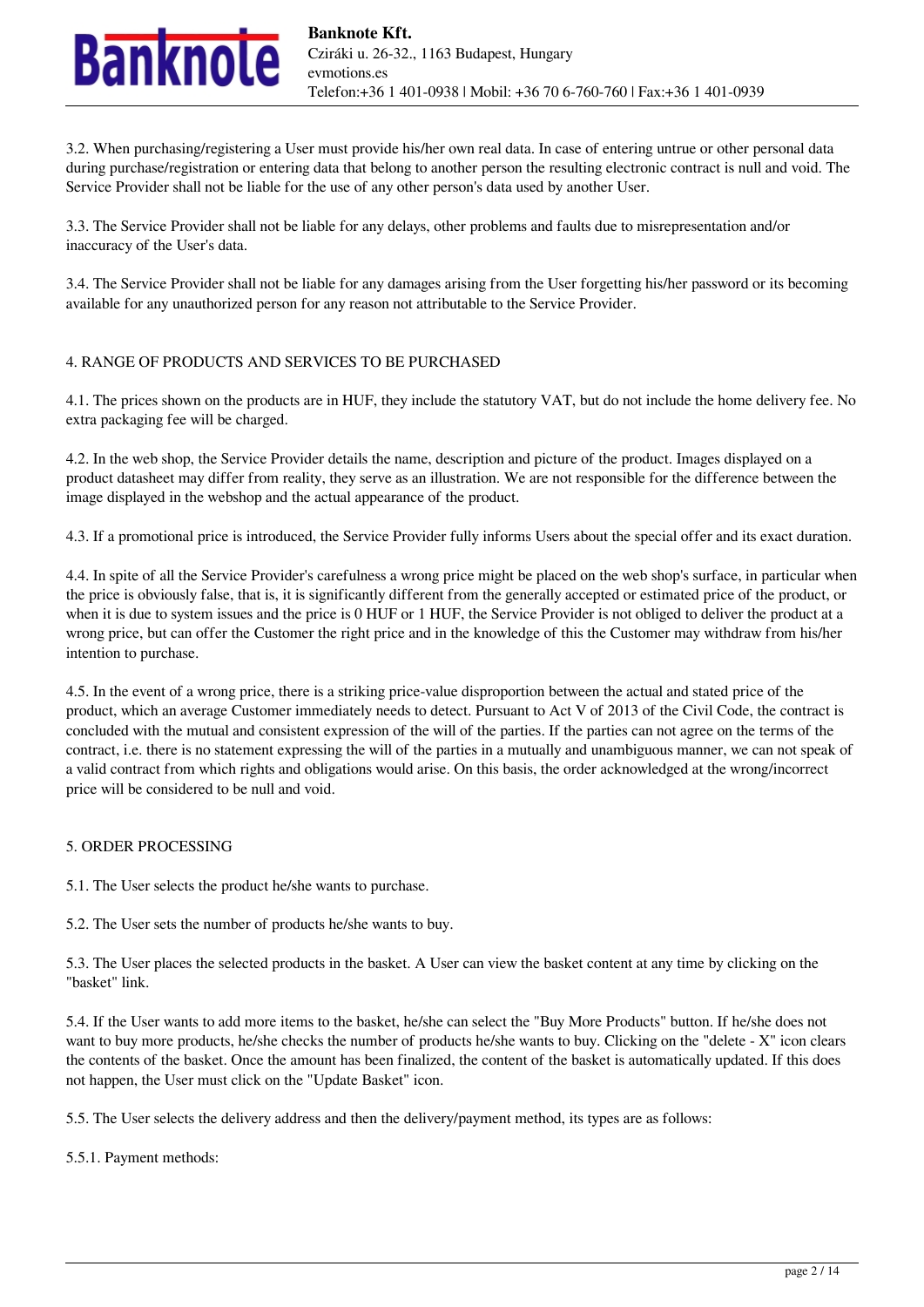

Cash on delivery (c.o.d): If you want to settle the order value upon receipt of the package, choose the "Cash on delivery" payment method.

Personal pick up: If you would like to pay cash or credit card at our Customer service on receipt of the goods, select Payment by Cash or Credit Card on Customer Service.

Bank transfer (with advance payment): The payment of the order is paid by the User before the order is fulfilled. In the remit note, enter the order identifier.

PayPal: If you choose PayPal at the checkout, the page will automatically redirect you to PayPal's Secure (SSL) payment page.

In the case of credit card payments through the Internet (SSL 128-bit encryption), the bankcard data is transferred directly to the Bank's server. In addition to the card number and expiration date, for online payment, you must enter the CVC2 code, which is a three-digit code below the magnetic stripe. Accepted credit cards: VISA, EC/MC embossed cards.

5.5.2. Shipping cost:

The User can expect the following shipping costs. Naturally, the following fees are automatically calculated when you place your order and are shown in the basket.

On your orders, you may be charged for the following shipping costs. Of course, the following fees are automatically calculated when you place your order and are shown in the basket.

Shipping cost net 1.000 HUF - 8.000 HUF (gross 1.270 HUF - 10.160 HUF) net 1.000 HUF

From net 8.001 HUF (from gross 10.161 HUF) Free of charge

The shipping cost is invoiced together with the price of the ordered products. The above costs must be paid once, even if an order can only be delivered in multiple bundles or not at the same time.

5.6. If there is an error or defect in the webshop concerning the products or the prices, we reserve the right to make corrections. In such cases, we will immediately inform the buyer about the new data after the error is detected or modified. The buyer can then confirm the order once more, or it is possible for any party to withdraw from the contract.

5.7. The total amount payable includes all costs based on the aggregate order and confirmation letter. The bill, the right of withdrawal and the warranty are included in the package. The User is obliged to check the package at delivery in front of the courier and in case of possible damage to products or packaging, he or she is obliged to request a record and in case of damage the package he/she is not obliged to take over the package. The Service Provider does not accept subsequent, non-recorded complaints.

5.8. Once the data has been provided, the User can submit his order by clicking on the "summary" and then "sending the order" button, but before all that he/she can check the given information again, or send a comment with the order or email us any other ordering wishes.

5.9. Correcting Input Bugs: A User can step back to the previous phase before completing the order process, where he/she can improve the input data. In detail: During ordering it is possible to view or modify the content of the basket, if the basket does not contain the quantity to be ordered, the User can enter the amount of quantity to be ordered in the input field in the quantity column and then press the "Update/Update the basket" Button. If the User wants to delete items in the basket, he/she has to click on the "X" "delete" button. During the order, the User has a continuous opportunity to correct/delete the inputs.

5.10. The User receives an acknowledgment after sending the order by email. If this confirmation is received from the User's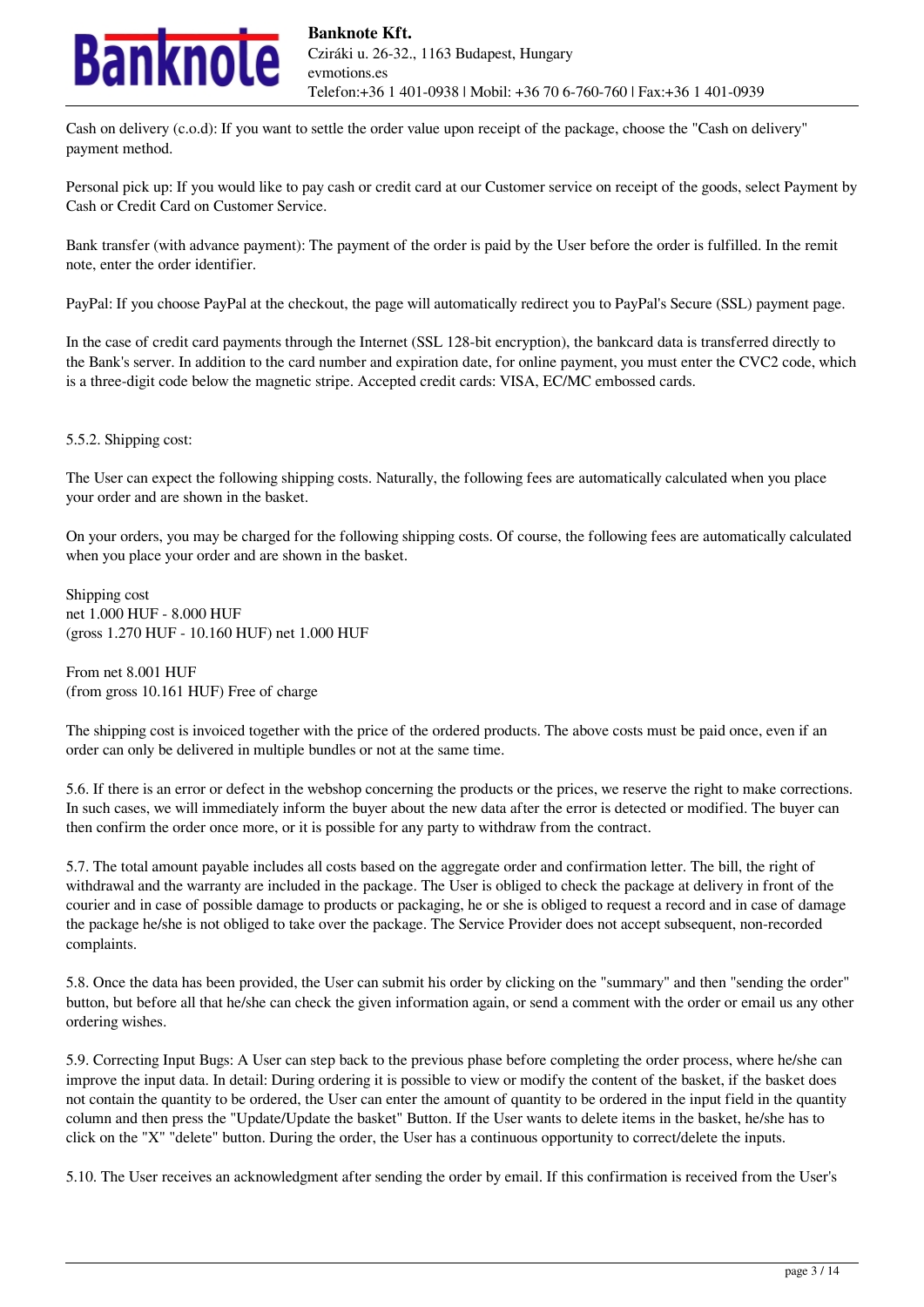

order within a reasonable period of time, but no later than within 48 hours, the User shall be exempt from the bound of the offer or contractual obligation. The order and its confirmation shall be deemed to have been received by the Service Provider or the User when it becomes available to them. The Service Provider excludes the responsibility of the confirmation if the confirmation does not arrive in time because the User has entered an incorrect email address during the registration process or because the account associated with his/her account cannot receive a message due to lack of free space.

5.11. The User acknowledges that the confirmation given in the previous section is only an automatic confirmation, the contract will not be generated. The contract is created when the Service Provider notifies the User of the details of the order and its expected performance with another confirmation of the above mentioned item.

# 6. PROCESSING AND PERFORMANCE OF ORDERS

6.1. Orders are processed during opening hours. In addition to the times specified for processing the order, it is possible to place the order, if it is after the working time, processing will take place the next day. Service Provider's Customer service will always confirm by electronic means when it can fulfil its order.

6.2. General execution deadline, within 1-2 company days of receipt.

6.3. According to the contract of sale, the Service Provider shall transfer the ownership of the property; the User shall pay the purchase price and take over the item.

6.4. If the seller is a company and the buyer is a Customer and the seller undertakes to deliver the item to the buyer, the risk of damage passes to the buyer when the buyer or the third party he/she designates takes it over. The risk of damage is transferred to the buyer upon delivery to the carrier if the carrier has been entrusted to it by the buyer, provided that the carrier is not recommended by the seller.

6.5. If the seller is a company and the buyer is a Customer, in the absence of a different agreement between the parties, the seller (according to the present GTC: Service Provider) shall be obliged to sell the goods without delay to the buyer (User) but not later than within thirty days of the conclusion of the contract.

6.6. In case of delays of the Service Provider, the User is entitled to set a deadline. If the seller fails to comply within a reasonable time, the buyer is entitled to terminate the contract.

6.7. The User is entitled to terminate the contract without setting an extra deadline if

(a) the Service Provider has refused to perform the contract; or

(b) the contract was to be concluded by the parties, or by reason of the recognizable purpose of the service, at the specified execution time, and not at other times.

6.8. If the Service Provider fails to fulfil its contractual obligation because the contracted product is not available, it shall promptly inform the User thereof and reimburse the amount paid by the User.

# 7. RIGHT OF WITHDRAWAL

7.1. Directive 2010/83/EU of the European Parliament and of the Council and the provisions of 45/2014 (II.26.) on the detailed rules for contracts between Customers and companies, the Customer may withdraw from the contract within 14 days of receipt of the ordered product and return the ordered product without reason. In the absence of this information, the Customer is entitled to exercise his right of withdrawal for a period of one year. If the Service Provider provides the information after the expiry of 14 days from the receipt of the product or the date of conclusion of the contract, but within 12 months, the deadline for withdrawal is 14 days from the date of such communication.

7.2. The period for exercising the right of withdrawal shall expire 14 days after the date on which the Customer or the third party other than the carrier appointed by the Customer receives the product.

7.3. The Customer may exercise his right of withdrawal between the date of conclusion of the contract and the date of receipt of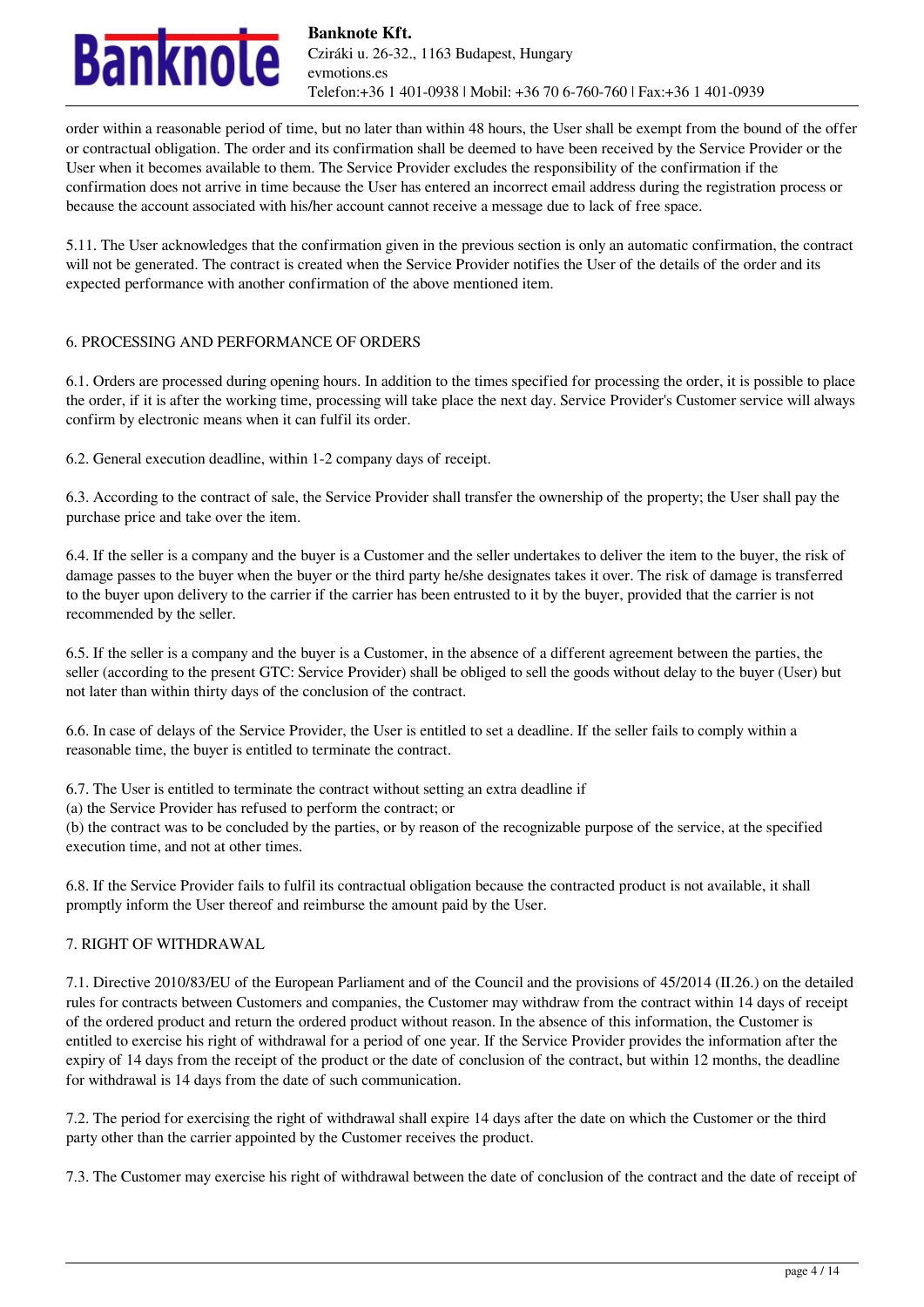# **nknole**

the product.

7.4. The cost of returning the product must be borne by the Customer, and the company has not undertaken to bear this cost.

7.5. In the event of exercising the right of withdrawal, the Customer shall not be liable for any other costs than the return of the product.

7.6. No right of withdrawal shall be granted to a Customer in the case of non-pre-manufactured products produced at the Customer's request or expressed request or for a product clearly designated for the Customer.

7.7. The Customer may also not exercise his right of withdrawal

a. in the case of a service contract, after completing the service as a whole, if the company commenced the performance with the prior consent of the Customer and the Customer has acknowledged that he/she will lose his/her right of cancellation after completing the service;

b. in respect of a product or service the price or charge of which may not be influenced by a financial market company, it may also depend on the fluctuation of the time allowed for withdrawal;

c. perishable or short-lived product;

d. in the case of a sealed package which can not be returned after opening due to sanitary or hygienic reasons;

e. in respect of a product which, by its very nature, is inseparably blended with another product after delivery;

f. in respect of an alcoholic beverage the actual value of which depends on market fluctuations in a way for which the company is not liable and the prices of which were agreed upon by the parties at the time of the conclusion of the sale contract but the contract is concluded only after the thirtieth day after the conclusion;

g. in the case of a company contract where the company seeks to contact the Customer at the explicit request of the Customer for urgent repair or maintenance work;

h. for the sale of a sealed package of audio or video recordings and the purchase of a copy of a computer software if, after the transfer, the Customer has opened the packaging;

i. newspapers, journals and periodicals except for subscription contracts;

j. in the case of contracts concluded at a public auction;

k. in the case of a contract for the provision of accommodation, carriage, car rental, catering or leisure-time services, other than housing services, where a performance date or time limit specified in the contract has been concluded;

l. in the case of a digital content provided on a non-tangible medium, where the company commenced the performance with the express prior consent of the Customer and, at the same time, the Customer acknowledged that he/she was losing his right of withdrawal after the performance was commenced.

7.8. The Service Provider shall refund the amount paid to the Customer, including the delivery fee, within 14 days of the return of the product or the receipt of the withdrawal declaration or not later than within 14 days from the date of learning about the withdrawal.

7.9. During the refund, we use the same payment method used in the original transaction, unless the Customer expressly contributes to the use of another form of payment; due to the use of this refund method, no additional costs are incurred by the Customer.

7.10. The Customer is obliged to return the goods no later than 14 days after sending the withdrawal to the Service Provider without undue delay.

7.11. In case of cancellation by the Customer in writing it is sufficient to send the withdrawal statement within 14 days.

7.12. The Customer will keep the deadline if he/she returns it back or hand over the product (s) before the expiry of the 14-day period. Returns will be deemed to have been completed if the Customer sends the product before the expiry of the deadline.

7.13. The Customer shall only bear the direct cost of returning the product, unless the company has undertaken to bear this cost.

7.14. The Service Provider is not required to compensate the Customer for any additional costs resulting from the choice of a mode of transport other than the cheapest mode of transport offered by the Service Provider.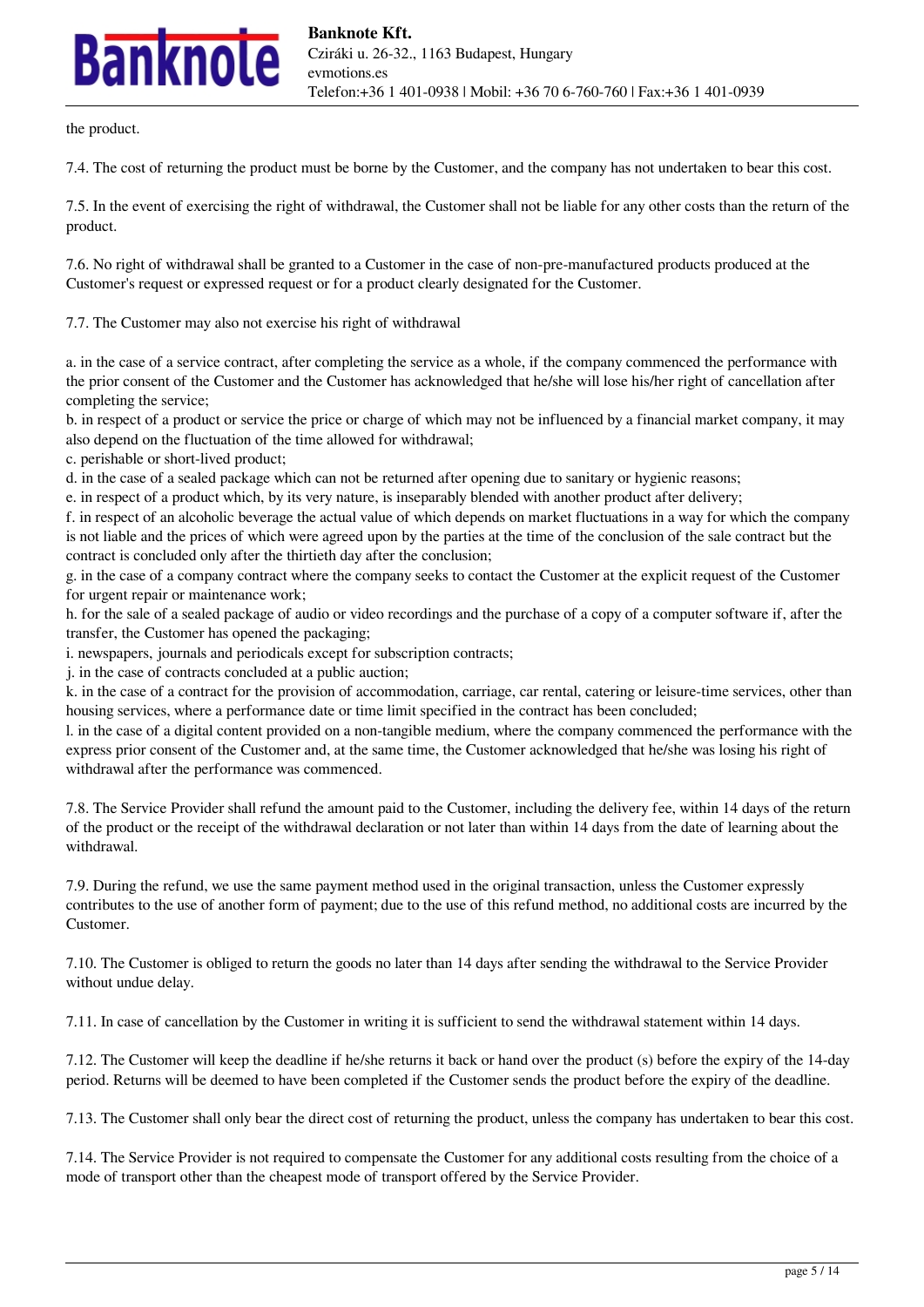

7.15. Refunds may be withheld by the Service Provider until it has received the Goods (s) or the Customer has not provided the proof that he/she has returned them: the previous date must be taken into account.

7.16. If the Customer wish to exercise his/her right of withdrawal, he may report it at one of the Service Provider's contacts in writing (either with the attached data sheet), by telephone or in person. When posting in writing, the date of posting is taken into account, and in case of a phone call the time of the call is taken into account. In case of posting, the Service Provider accepts the indication as a parcel or registered item. The Customer can return the ordered product by mail or by courier service to the Service Provider.

7.17. The Customer shall only be liable for the depreciation resulting from use beyond the use required to establish the nature, properties and operation of the product.

7.18. Government Regulation 45/2014 (II.26) on the detailed rules for contracts between the Customer and the company can be reached here.

7.19. Directive 2011/83/EU of the European Parliament and of the Council can be found here.

7.20. You may also contact the Supplier with any other complaint by contacting the Service Provider.

7.21. The right of withdrawal applies only to Users who are considered to be Customers within the scope of the Civil Code.

7.22. Right of withdrawal does not apply to a company, i.e. a person who acts in the profession, self-employment or company.

7.23. Procedure for exercising the right of withdrawal:

7.23.1. If the Customer wishes to exercise the right of withdrawal, he/she is obliged to indicate his intention to withdraw at the Service Provider's contact details.

7.23.2. Customer shall exercise his right of withdrawal within a period of notice before the expiry of the 14th day after receipt of the product. In writing, it is enough to send the withdrawal statement within 14 days. When postal letter is sent, the date of posting the letter, when the indication is via email or fax, the time of sending email or fax will be taken into account.

7.23.3. In case of cancellation, the Customer shall return the ordered product to the Service Provider without delay, but no later than 14 days after the declaration of withdrawal. The deadline is deemed to be fulfilled if he/she sends the product before the expiry of the 14-day deadline (i.e. it does not have to arrive within 14 days). The Customer shall bear the costs of returning the goods due to the exercise of the right of withdrawal.

7.23.4. However, the Service Provider is not required to compensate the Customer for any additional costs resulting from the choice of a mode of transport other than the cheapest mode of transport offered by the Service Provider. The Customer also exercises his right of withdrawal between the date of conclusion of the contract and the date of receipt of the product.

7.23.5. When purchasing multiple products, when the delivery of individual products takes place at different times, the buyer may exercise the right of withdrawal within 14 days of the last delivered item or of batch or piece.

8. Warranty and Liability

### Faulty performance

The person liable has a faulty performance if the service does not meet the contractual or statutory quality requirements at the time of delivery. The person liable does not have a faulty performance if the person entitled has known the defect at the time of the conclusion of the contract or the defect had to be known by him/her at the time the contract was concluded.

In a contract between a Customer and a company, the clause that differs from the provisions of this chapter about warranty and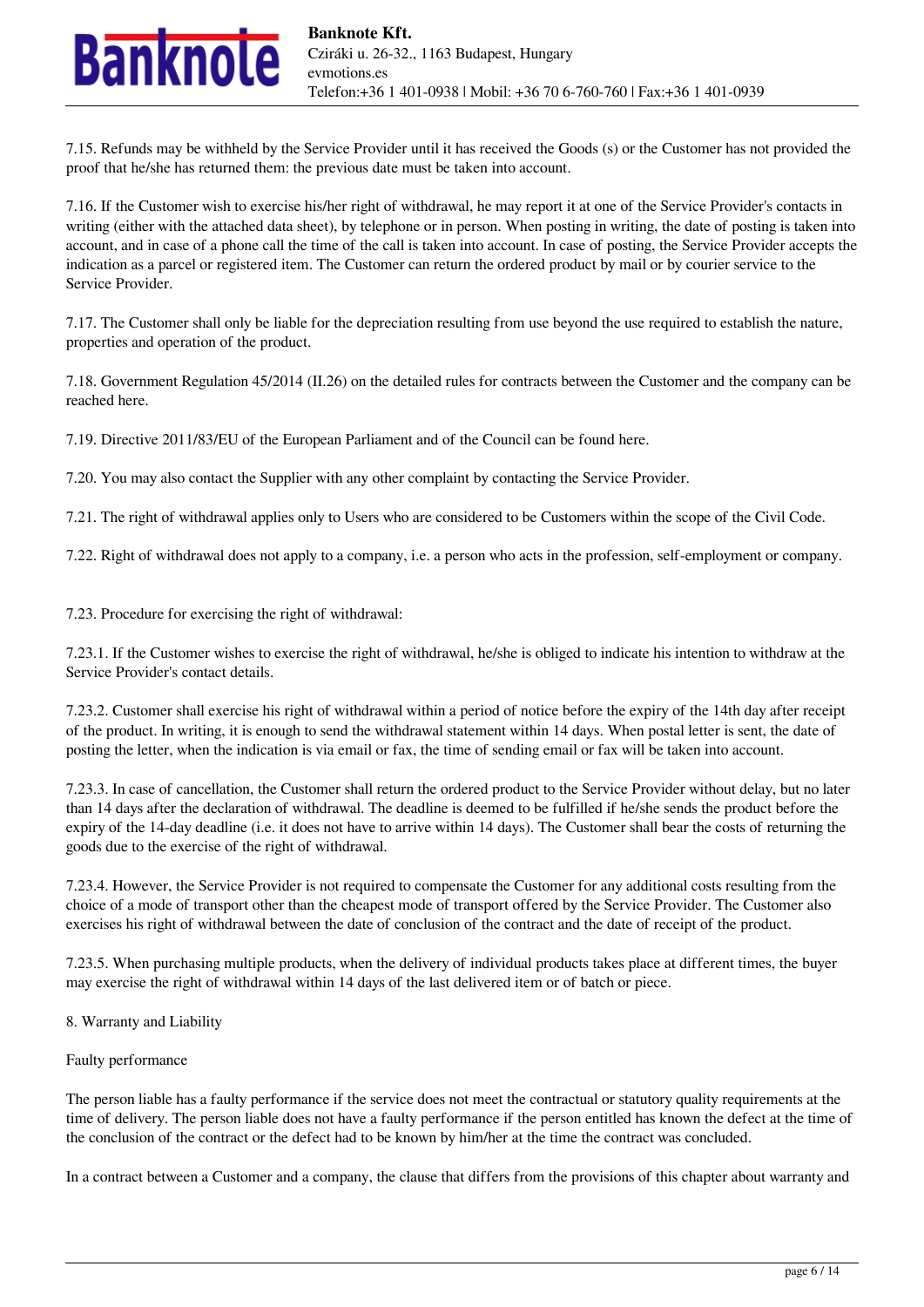

liability, causing disadvantage to the Customer, is void.

Liability for material defects

8.1. In what case can a User use the claim of liability for material defects?

In the event when the Service Provider fails to fulfil its obligations (faulty performance), the User may enforce a liability for material defects claim in accordance with the Civil Code.

8.2. What rights do the User have for the liability for material defects claim?

The User may, at his option, has the following liability for material defects claims: he may request repair or replacement except if the fulfilment of any of these claims made by the User is impossible or would entail a disproportionate additional cost compared to the fulfilment of other requirements. If he/she has not requested or could not request a repair or replacement, he/she may request a proportional discount of payment, or he/she may have the defect repaired or corrected at his/her expense, or he/she may terminate the contract as a last resort. He/she may also switch from one choice of warranty right to another, but the cost of the transition will be borne by the User, unless he/she had to or the company made it happen like that.

8.3. What is the deadline for validating User's liability for material defects claims?

The User is obliged to disclose the defect immediately after discovery, but not later than within two months of discovery. At the same time, please note that beyond the two-year limitation period from the performance of the contract, he/she will no longer be able to enforce his/her warranty rights.

8.4. Against who can the User enforce his/her liability for material defects claim?

The User can enforce his/her liability for material defects claim against the Service Provider.

8.5. What other conditions does the liability for material defects claim have?

Within six months from the date of delivery, there is no other condition to enforce your claim besides reporting the defect, if the User verifies that the product or service was provided by the company operating the webshop. However, after six months from the date of delivery, the User shall be required to demonstrate that the defect recognized by the User was already existing at the time of performance.

### Product warranties

8.6. In which case can a User use a product warranty right?

In the event of the defect of a movable property (product), the User may, at his option, have liability for material defects claim or a warranty claim.

8.7. What are the rights of the User under the product warranty claim?

As a product warranty claim, the User may only ask for repair or replacement of the defective product.

8.8. In what cases is the product considered to be defective?

The product is defective if it does not meet the quality requirements in force when it is placed on the market or if it does not have the features specified by the manufacturer.

8.9. What is the deadline for validating User's product warranty claims?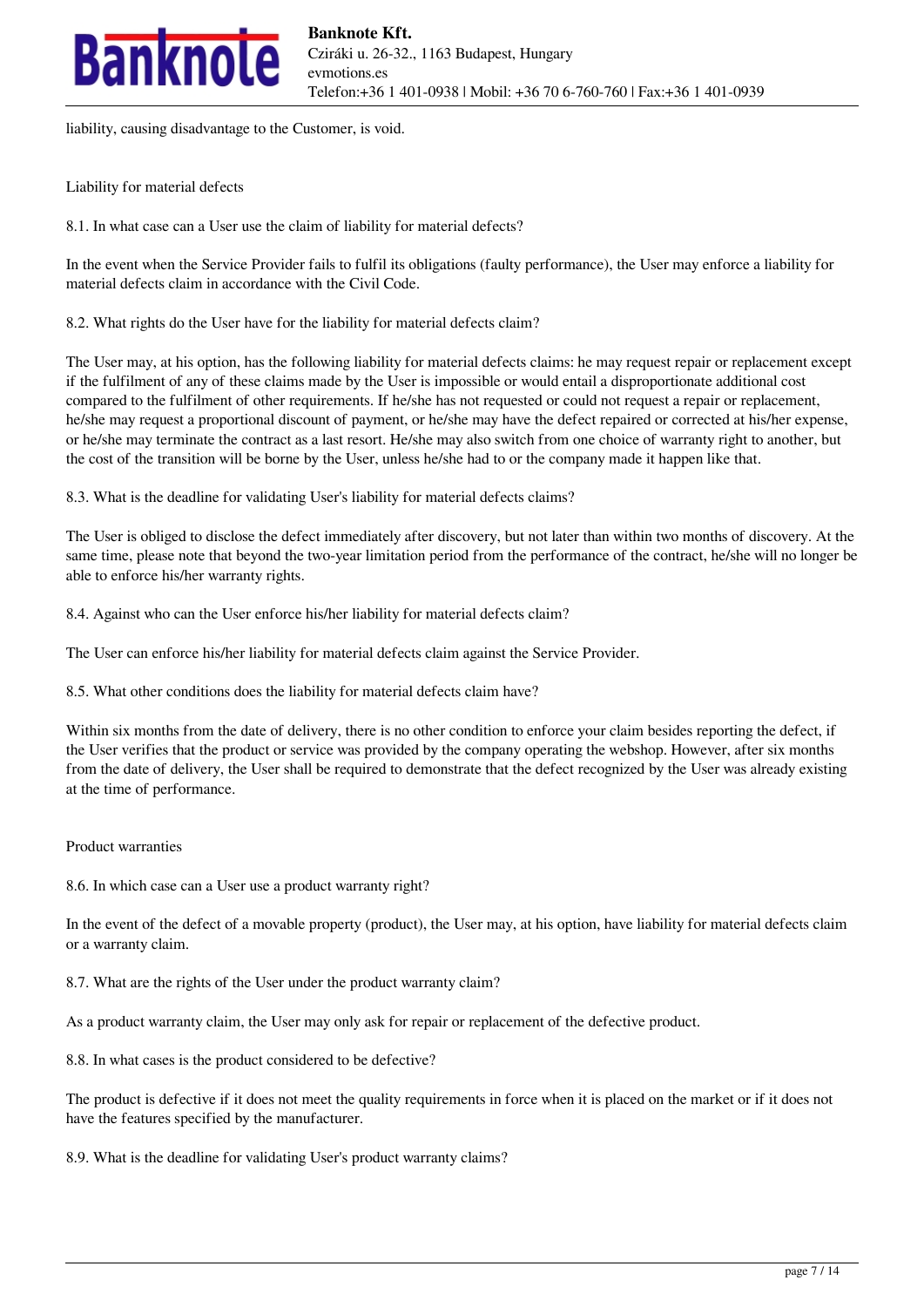

The User's product warranty claims may be validated by the User within two years of the date of placing the product on the market. After this deadline, he/she will lose this right.

8.10. Against who and on what other conditions can the User use his/her product warranty claim?

The User may use his/her product warranty claims only against the manufacturer or distributor of the movable product. A product defect must be proved by the User when claiming product warranty.

8.11. In what case is the manufacturer (distributor) exempt from his product liability obligation?

The manufacturer (distributor) is only exempted from his product warranty obligation if he can prove that:

- the product has been manufactured or placed on the market in his non-company activities, or

- the defect was not recognizable at the time of placing the product on the market according to the present state of technology, or

- the defect of the product results from the application of a statutory or mandatory regulatory requirement.

The manufacturer (distributor) has to prove only one sufficient evidence to justify the exemption. Please note that due to the same defect, the User can not enforce the warranty and liability for material defects claims simultaneously. However, in the event of a successful validation of the User's product warranty claim, he/she may use the liability for material defects claim for the replaced product or the part repaired against the manufacturer.

Warranty

8.12. In what cases can a Customer be entitled to the warranty?

In the case of faulty performance, Section 151/2003 (IX.22.) Government Regulation on certain long-term Customer goods the Service Provider is obliged to provide warranty if the User is considered to be a Customer.

8.13. What rights within what deadlines are covered by the warranty?

The warranty period is one year. The warranty period starts on the day when the transfer of the Customer goods to the Customer is completed or when the product is put into service by the distributor or his authorized representative, then on the day when the product is put into service.

On the basis of the User's warranty claim, according to his/her choice

i. he/she can ask for repair or replacement, unless the performance of the chosen warranty is impossible or if the person liable would have a disproportionate additional cost in comparison with the fulfilment of another warranty claims, taking into account the value of the service in perfect condition, the breach of contract and the infringement caused to the User by fulfilling the warranty; or

ii. he/she may request a proportionate reduction of the payment, may repair the defect or have it repaired at the expense of the person liable, or cancel the contract if the person liable has not undertaken any repair or replacement, … can not fulfil this obligation or if the User's the interest in repair or replacement has ceased.

There is no place for a withdrawal due to an insignificant defect.

Repair or replacement should be carried out within a reasonable time, taking into account the nature of the matter and its intended purpose by the User.

8.14. When is the company exempt from the warranty obligation?

The Service Provider's warranty obligation shall be exempted only if it proves that the cause of the fault occurred after the delivery. Please note that due to the same error, the User may not claim warranty and liability for material defects claims simultaneously, otherwise the User will be covered by the warranty rights regardless of the rights described in the product warranty and liability for material defects chapters.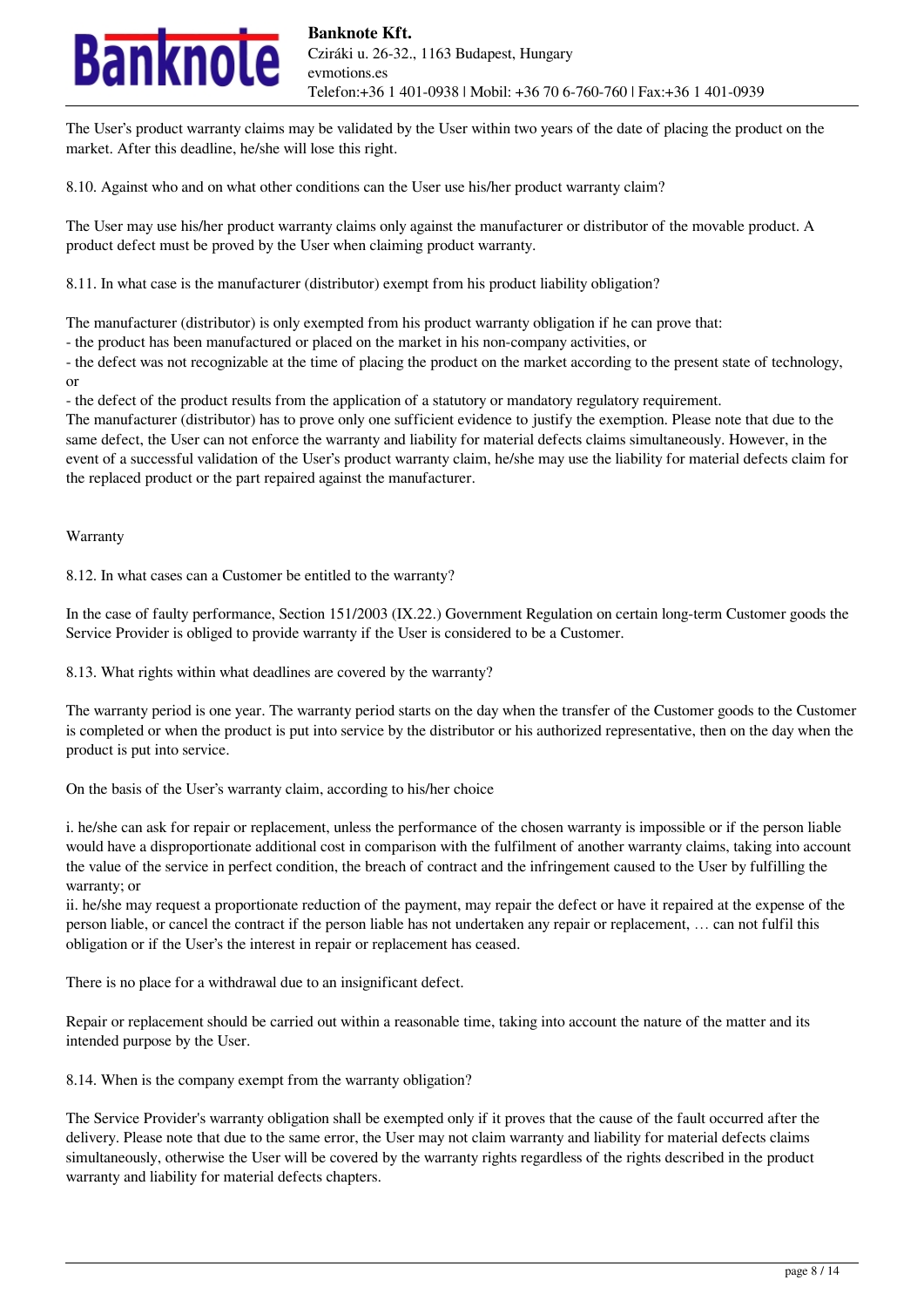

8.15. The Service Provider is not obliged to warranty beyond the warranty period (life expectancy) for damages caused by natural wear and tear.

8.16. The Service Provider shall also not be liable for or warranting, any damages resulting from defective or negligent handling, excessive wear or damage other than the specified use, or other improper use of the Products after passing the risk of damage.

8.17. If the Customer validates replacement requests within three working days from the date of purchase (putting into service) due to the failure of the product, the Service Provider is obliged to replace the item, provided that the defect prevents its intended use.

### 9. PROCEDURE FOR THE WARRANTY CLAIM

9.1. In a contract between a Customer and a company, the parties' agreement cannot differ from the provisions of the regulation, that is, it cannot be disadvantageous to the Customer.

9.2. The Customer is obliged to prove the conclusion of the contract (with and invoice or just a receipt).

9.3. The costs related to the fulfilment of the warranty obligation shall be borne by the Supplier (Civil Code 6: 166 §).

9.4. The Service Provider is required to make a record about the Customer's warranty or warranty claim.

9.5. A copy of the record shall be made available to the Customer promptly and verifiably.

9.6. If the Service Provider can not comment on the performance of the Customer's warranty or warranty claim upon notification, he must inform the Customer in a verifiable manner within five working days about his standpoint, including the reason for refusal and the possibility to make contact with the Conciliation board.

9.7. The Service Provider shall keep the record for a period of three years from the date of its creation and present it at the request of the inspection authority.

9.8. The Service Provider should endeavour to make the repair or replacement within a maximum of fifteen days.

### 10. MISCELLANEOUS PROVISIONS

10.1. The Service Provider has the right to use a subcontractor. He has full responsibility for the subcontractor unlawful conduct, as if he himself had committed the unlawful conduct.

10.2. If any part of this GTC becomes invalid, unjust or unenforceable, it does not affect the validity, legality and enforceability of the remaining parts.

10.3. If the Service Provider does not exercise his right under the GTC, failure to exercise his right shall not be considered a waiver of that right. Any waiver of the right applies only in the case of an expressed written declaration. The fact that the Service Provider does not strictly adhere to a substantive condition or clause of the GTC on one occasion it does not mean that he will waive its subsequent adherence to strict to that condition or clause.

10.4. The Service Provider and the User are trying to settle their dispute in a peaceful way.

10.5. The parties state that the webshop of Service Provider operates in Hungary and is maintained here. Since the site can be visited from other countries, Users are explicitly aware that the rights of the User and the Service Provider is governed by Hungarian law. If the User is a Customer, then pursuant to Pp. 26 § (1), disputes arising from this contract against the Customer, the exclusively relevant court is the court belonging to the defendant's (Customer) domestic residence.

### 11. MANAGING COMPLAINTS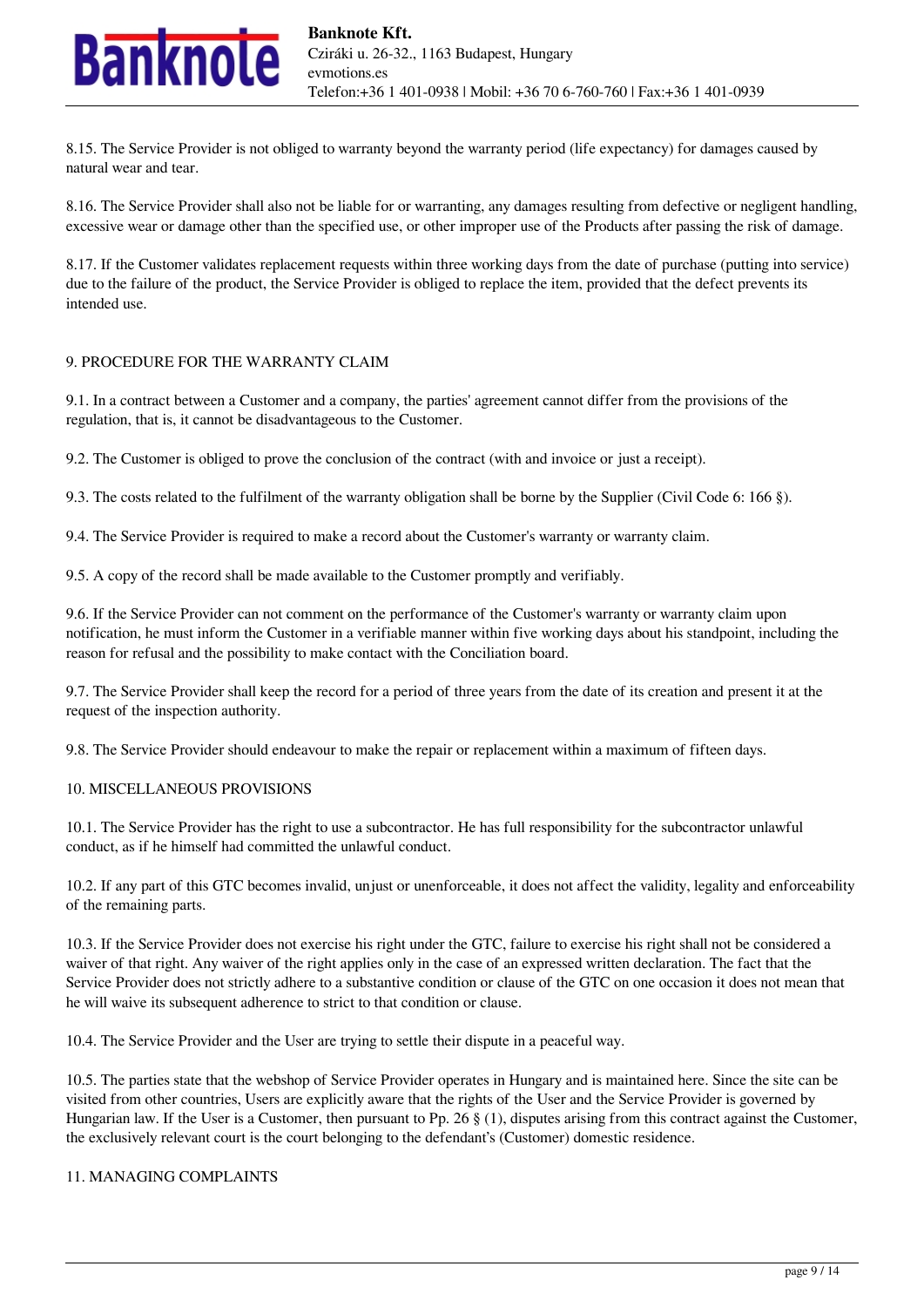

11.1. The purpose of our store is to complete all orders in the right quality, with the Customer's full satisfaction. If a User still has a complaint about the contract or its fulfilment, he/she may post his/her complaint on the above phone number, email address or in a letter.

11.2. The Service Provider will immediately examine and, if necessary, remedy the oral complaint. If the Customer disagrees with the handling of the complaint or the immediate investigation of the complaint is not possible, the Service Provider shall promptly make a record of the complaint and his standpoint on it and send a copy thereof to the Customer.

11.3. The written complaint will be answered in writing by the Service Provider within 30 days. The reason for rejecting the complaint will be justified. The record of the complaint and the copy of the response shall be retained by the Service Provider for five years and shall be presented to the inspection authorities upon request.

11.4. We inform you that in case of rejecting your complaint you can initiate an action by an authority or conciliation board as follows:

11.5. The Customer may file a complaint to the Customer Protection Authority:

Appointment of the Customer Protection Authority according to 387/2016. (XII.2.) Government Regulation, at first instance the district office or the district office by the county seat will deal with, at the second instance the Pest County Government Office is acting with national competence. Contact information for district offices: http://jarasinfo.gov.hu

11.6. In the case of a complaint, the Customer has the possibility to contact a conciliation board, the contacts of which can be found here:

Bács-Kiskun Megyei Békéltető Testület Address: 6000 Kecskemét, Árpád krt. 4. Phone: (76) 501-525, (76) 501-500 Fax: (76) 501-538 Name: Mátyus Mariann Email address: bkmkik@mail.datanet.hu;

Baranya Megyei Békéltető Testület Address: 7625 Pécs, Majorossy Imre u. 36. Postal Address: 7602 Pécs, Pf. 109. Phone: (72) 507-154 Fax: (72) 507-152 Name: Dr. Bodnár József Email address: bekelteto@pbkik.hu;

Békés Megyei Békéltető Testület Address: 5601 Békéscsaba, Penza ltp. 5. Phone: (66) 324-976, 446-354, 451-775 Fax: (66) 324-976 Name: Dr. Bagdi László Email address: bmkik@bmkik.hu;

Borsod-Abaúj-Zemplén Megyei Békéltető Testület Address: 3525 Miskolc, Szentpáli u. 1. Phone: (46) 501-091, 501-870 Fax: (46) 501-099 Name: Dr. Tulipán Péter Email address: kalna.zsuzsa@bokik.hu;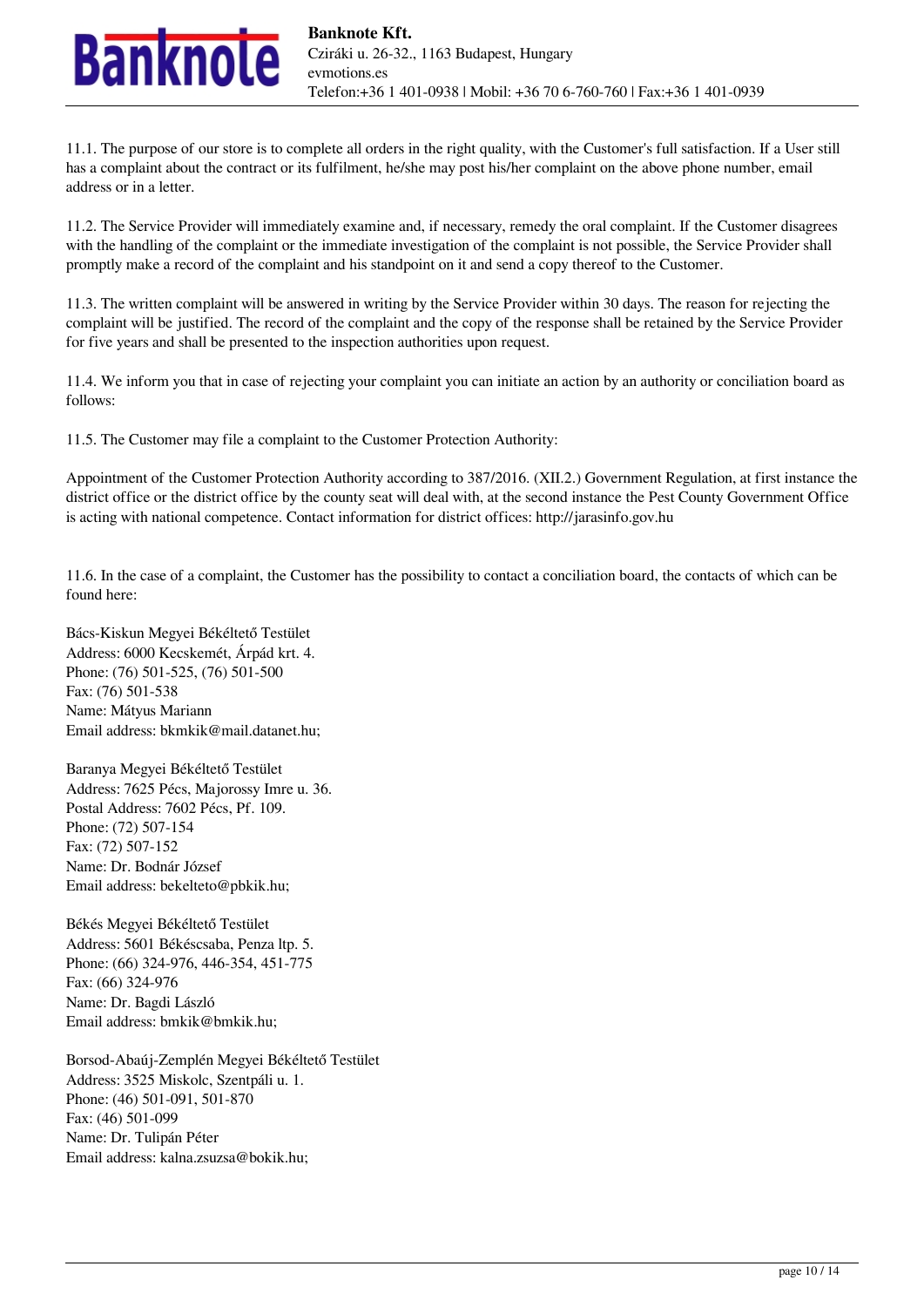

Budapesti Békéltető Testület Address: 1016 Budapest, Krisztina krt. 99. Phone: (1) 488-2131 Fax: (1) 488-2186 Name: Dr. Baranovszky György Email address: bekelteto.testulet@bkik.hu;

Csongrád Megyei Békéltető Testület Address: 6721 Szeged, Párizsi krt. 8-12. Phone: (62) 554-250/118 Fax: (62) 426-149 Name: Dékány László, Jerney Zoltán Email address: bekelteto.testulet@csmkik.hu;

Fejér Megyei Békéltető Testület Address: 8000 Székesfehérvár, Hosszúsétatér 4-6. Phone: (22) 510-310 Fax: (22) 510-312 Name: Kirst László Email address: fmkik@fmkik.hu;

Győr-Moson-Sopron Megyei Békéltető Testület Address: 9021 Győr, Szent István út 10/a. Phone: (96) 520-202; 520-217 Fax: (96) 520-218 Name: Horváth László Email address: bekeltetotestulet@gymskik.hu;

Hajdú-Bihar Megyei Békéltető Testület Address: 4025 Debrecen, Petőfi tér 10. Phone: (52) 500-749 Fax: (52) 500-720 Name: Dr. Hajnal Zsolt Email address: info@hbkik.hu;

Heves Megyei Békéltető Testület Address: 3300 Eger, Faiskola út 15. Postal Address: 3301 Eger, Pf. 440. Phone: (36) 416-660/105 Fax: (36) 323-615 Name: Pintérné Dobó Tünde Email address: tunde@hkik.hu;

Jász-Nagykun-Szolnok Megyei Békéltető Testület Address: 5000 Szolnok, Verseghy park 8. Phone: (56) 510-610 Fax: (56) 370-005 Name: Dr. Lajkóné dr. Vígh Judit Email address: kamara@jnszmkik.hu;

Komárom-Esztergom Megyei Békéltető Testület Address: 2800 Tatabánya, Fő tér 36. Phone: (34) 513-010 Fax: (34) 316-259 Name: Dr. Rozsnyói György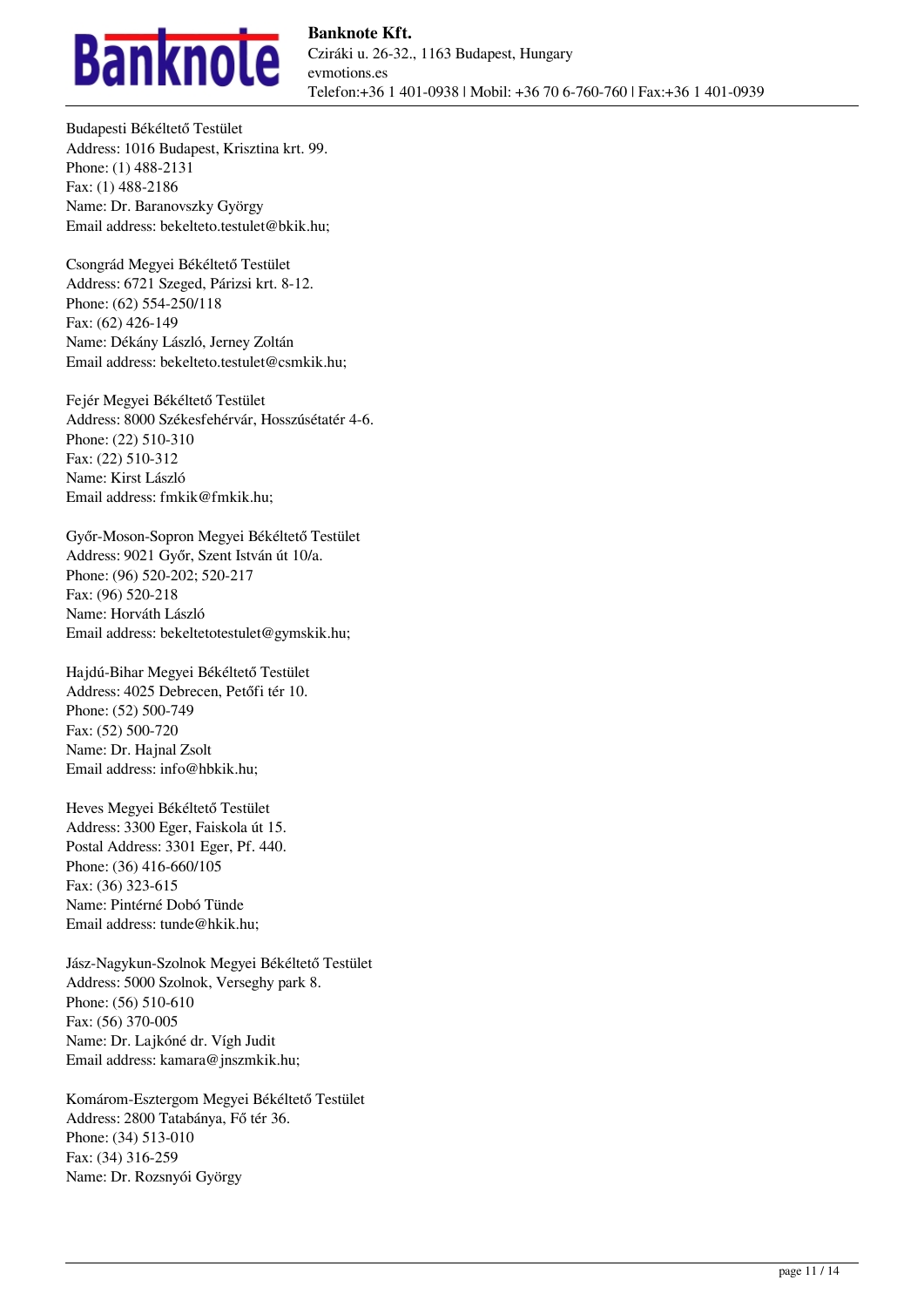

Email address: kemkik@kemkik.hu;

Nógrád Megyei Békéltető Testület Address: 3100 Salgótarján, Alkotmány út 9/a Telefonszám: (32) 520-860 Fax: (32) 520-862 Name: Dr. Pongó Erik Email address: nkik@nkik.hu;

Pest Megyei Békéltető Testület Address: 1119 Budapest, Etele út 59-61. 2. em. 240. Phone: (1)-269-0703 Fax: (1)-269-0703 Name: dr. Csanádi Károly Email address: pmbekelteto@pmkik.hu Honlap cím: www.panaszrendezes.hu

Somogy Megyei Békéltető Testület Address: 7400 Kaposvár, Anna utca 6. Phone: (82) 501-000 Fax: (82) 501-046 Name: Dr. Novák Ferenc Email address: skik@skik.hu;

Szabolcs-Szatmár-Bereg Megyei Békéltető Testület Address: 4400 Nyíregyháza, Széchenyi u. 2. Phone: (42) 311-544, (42) 420-180 Fax: (42) 311-750 Name: Görömbeiné dr. Balmaz Katalin Email address: bekelteto@szabkam.hu;

Tolna Megyei Békéltető Testület Address: 7100 Szekszárd, Arany J. u. 23-25. Phone: (74) 411-661 Fax: (74) 411-456 Name: Mátyás Tibor Email address: kamara@tmkik.hu;

Vas Megyei Békéltető Testület Address: 9700 Szombathely, Honvéd tér 2. Phone: (94) 312-356 Fax: (94) 316-936 Name: Dr. Kövesdi Zoltán Email address: pergel.bea@vmkik.hu

Veszprém Megyei Békéltető Testület Address: 8200 Veszprém, Budapest u. 3. Phone: (88) 429-008 Fax: (88) 412-150 Name: Dr. Óvári László Email address: vkik@veszpremikamara.hu

Zala Megyei Békéltető Testület Address: 8900 Zalaegerszeg, Petőfi utca 24. Phone: (92) 550-513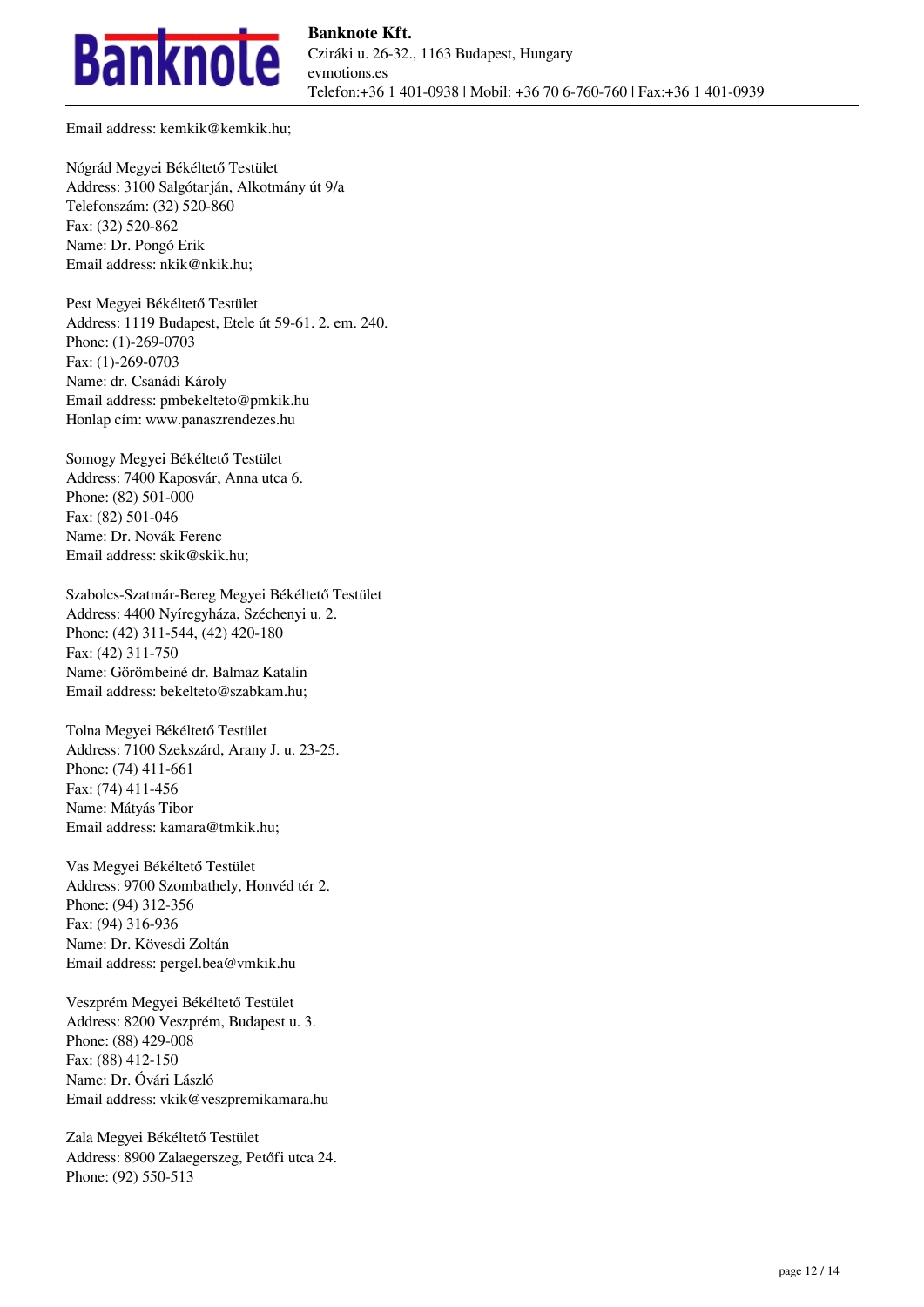

Fax: (92) 550-525 Name: dr. Koczka Csaba Email address: zmbekelteto@zmkik.hu

11.7. The conciliation board is responsible for the settlement of Customer disputes outside the court. The task of the Conciliation board is to attempt to establish a settlement between the parties in order to settle a Customer dispute, and in the event of its ineffectiveness, it will decide on the case in order to ensure the simple, fast, efficient and cost-effective enforcement of Customer rights. At the request of the Customer or the Service Provider, the Conciliation board shall advise on the Customer's rights and obligations.

11.8. In the case of a cross-border Customer dispute related to an online sale or online service contract, only a Conciliation board operating next to the Budapest Chamber of Commerce and Industry is competent.

11.9. In the case of a Customer complaint, you can use the EU online dispute resolution platform. The use of this platform requires a simple registration in the European Commission system by clicking here. After that, the Customer can make a complaint via the online website at http://ec.europa.eu/odr

11.10. The Service Provider is obliged to cooperate in the conciliatory body procedure. In this context, he must send his response to the Conciliation board and ensure the participation of the person authorized to conclude the hearing. Where the head office or the place of company is not registered in a county governed by the chamber operating the territorial jurisdiction of the Conciliation board, the company' obligation to cooperate shall be subject to the possibility of a written agreement in accordance with the Customer's request.

11.11. If the Customer does not turn to a Conciliation board or the procedure has not been successful, the Customer has the right to seek a court to settle the dispute. The lawsuit must be filed with a letter of formal notice containing the following information:

- the relevant court;
- the names of the parties and representatives of the parties, their place of residence and legal status;
- the right to be enforced, by presenting the underlying facts and their evidence;
- the data from which the relevance and jurisdiction of the court can be established;
- a definitive request for a court decision.

The application must be accompanied by a document or a copy of which is referred to as evidence.

# 12. COPYRIGHT

12.1. After the evmotions.es, as a website is considered to be as a copyrighted work, it is forbidden to download, replicate, republicize, use in other ways, store electronically, process and sell the content or any portion of the evmotions.es website, without the written consent of the Service Provider.

12.2. Any transfer of material from the evmotions.es website and its database may only be made with reference to the given website even in case of a written consent.

12.3. The Service Provider reserves all rights to all elements of its service, domain names, secondary domain names and web advertising surfaces.

12.4. It is forbidden to adapt or decrypt the content or parts of the evmotions.es website; establishing User identities and passwords in an unfair manner; use any application that may modify or index the evmotions.es website or any part thereof.

12.5. The evmotions.es name is protected by copyright, and its use, with the exception of the reference, is possible only with the written consent of the Service Provider.

12.6. The User acknowledges that, in the case of unauthorized use, he/she has to pay a penalty to Service Provider for the damages caused. The amount of the penalty is gross HUF 90,000 per image or HUF 20,000 gross per word. The User acknowledges that this penalty is not exaggerated and is aware of this condition when browsing the website. In the case of